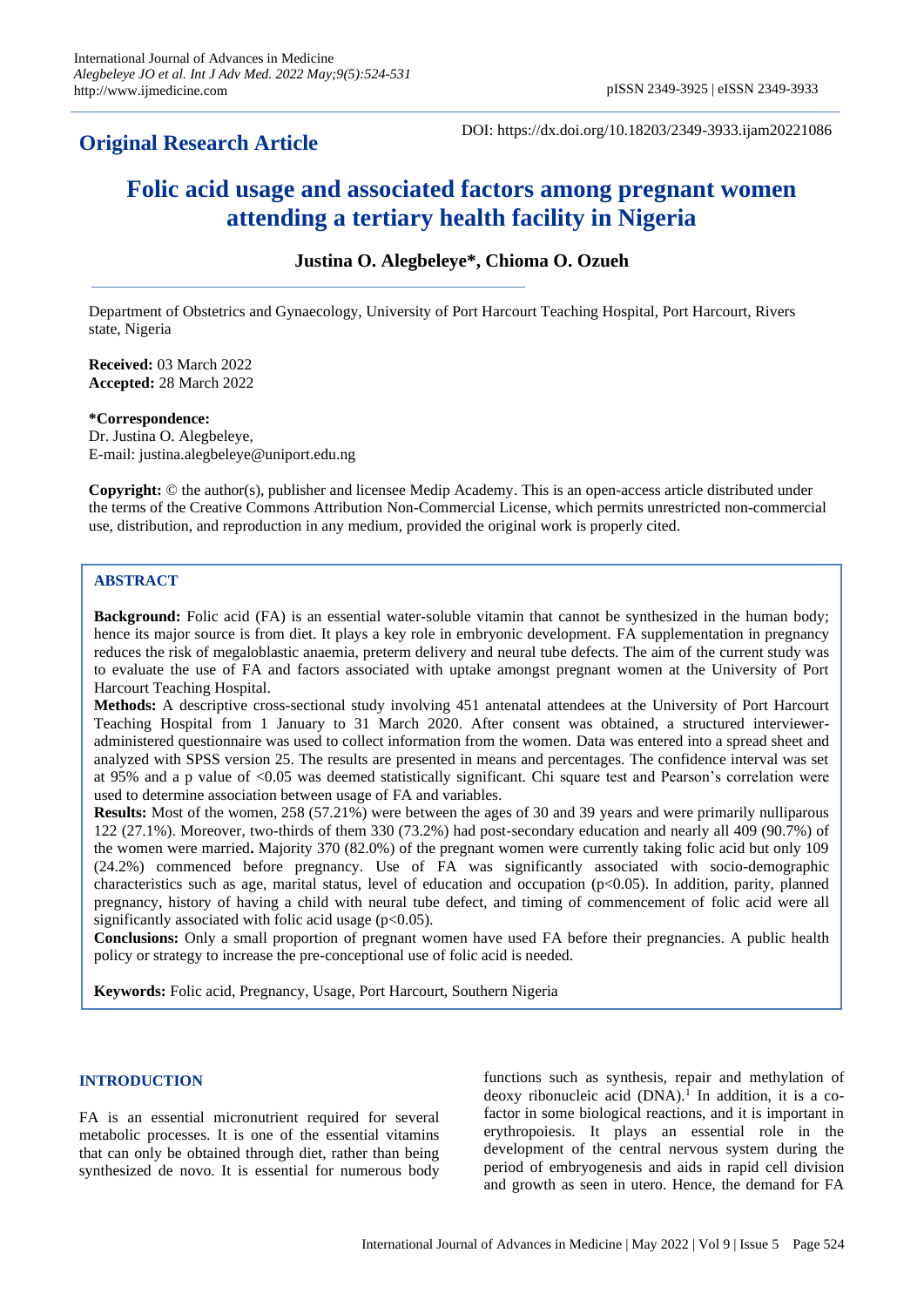increases during pregnancy to support the growth of the developing fetus.

FA deficiency often results from a lack of folate in the diet and the symptoms and signs are often subtle. However, severe FA deficiency before or during pregnancy is associated with megaloblastic anaemia, reduced white blood cell and platelet count, as well as impaired function in the mother.<sup>2</sup> Perinatal complications include preterm births, low-birth-weight babies and infants with congenital heart defects, and neural tube defects (NTDs). Congenital abnormalities including NTDs pose major physical, psychological and public health challenges.<sup>2,3</sup>

The causes of FA deficiency can be broadly divided into; poor intake, reduced absorption and increased body requirement. Pregnancy increases the demand for folic acid. Ageing and medications such as phenytoin reduces the absorption and utilization of folic acid by the body. Folic acid deficiency can also occur when there is inadequate dietary intake.4,5

NTDs are the most dreaded consequence of folate deficiency. They are congenital structural anomalies of embryonic origin that results from failure of the neural tube to close between day 21 and day 28 post conception, and they cause defects in the brain, spinal cord, and their surrounding structures.<sup>6-8</sup> They are linked to fetal and newborn mortality, morbidity, psychological maladjustment, severe lifelong disability and enormous economic expenditures. Globally, spina bifida and anencephaly are the most prevalent birth abnormalities. These are caused by a failure in the closure of the neural tube, leaving the spinal cord unprotected by its usual bony sheath, hence vulnerable to infection and physical trauma.6-8 They occur worldwide and are the second most common major congenital abnormalities occurring in 2- 3% of live births.  $6,7$  In Nigeria, the incidence of neural tube abnormalities ranges from 0.85 to 7 per 1000 live births.<sup>4</sup> NTD was reported to be 0.95/1000 live births in Port Harcourt, 0.85/1000 live births in Abakiliki, 2.2/1000 live births in Sokoto, 2.75/1000 live births in Kano, and 7/1000 live births in the middle belt region of Nigeria.1,9-11 The rate of NTDs in Europe, Asia, and the United States of America is 5.14-12.5/10,000 live births.<sup>12</sup> It was observed in Nigeria that the abnormalities were more typically related with high parity, with female babies being the most affected. <sup>4</sup> FA intake during the peri-conception period is adequate if commenced one month before conception and continued for the first three months after conception. This helps to protect against a variety of congenital anomalies, such as neural tube defects, heart defects and craniofacial abnormalities.<sup>1,6,13</sup> Although, FA is found in natural foods such as green leafy vegetables, citrus fruits, legumes, eggs and bananas, folate deficiency remains common in women of reproductive age due to ignorance, poverty, illiteracy, food taboos, low intake or cooking losses because folate can be destroyed by heat.<sup>6,14</sup>

The WHO recommends 400 micrograms of folic acid daily throughout the peri-conception period to prevent neural tube anomalies. Women who have had babies with neural tube anomalies, on the other hand, should be given higher doses of FA, up to 5 milligrams daily as well as boost their folic acid consumption through diet.<sup>6,15,16</sup> In Nigeria, the Federal Government, through the National Agency for Food and Drug Administration and Control (NAFDAC), also advised folic acid fortification of staple foods such as wheat flour and morning cereal.<sup>17</sup> In UPTH, women who desire children are encouraged to take peri-conception FA. Despite the WHO and numerous governments' recommendations, FA intake by women of reproductive age remains inadequate, particularly in developing countries in Sub-Saharan Africa including Nigeria, leading to a higher prevalence of NTDs and other congenital malformations.<sup>4,18</sup> Despite the fact that FA usage among pregnant women has been reported in several literature, there are no published reports at the university of Port Harcourt Teaching Hospital. As a result, the study attempted to evaluate folic acid usage among pregnant women as a preventive measure for neural tube abnormalities as well as the factors that influence its use.

#### **METHODS**

The research was carried out at the antenatal clinic of the University of Port Harcourt Teaching Hospital (UPTH). The University of Port Harcourt Teaching Hospital is a 884-bed tertiary hospital in Alakahia, in Obio Akpor Local Government Area of Rivers State, Southern Nigeria.

Every year, an average of 2000 deliveries were conducted. It served as a referral center for all levels of health care in Rivers and neighbouring states. Every week, the antenatal clinic was open from Monday through Friday and each session was led by a team of consultants, resident doctors, house officers, nurses and other health professionals. On each of these days, an average of 120 antenatal patients were seen. An estimated 2000 women attended the antenatal clinic each year. This was a descriptive cross-sectional study of all pregnant women who attended the antenatal clinic of the University of Port Harcourt teaching hospital between 1 January 2020 and 31 March 2020. All pregnant women receiving antenatal care at the University of Port Harcourt Teaching Hospital who gave consent were recruited for the study. Those who had multiple visits within the period under consideration were excluded in their subsequent visits.

The sample size for this study was determined using the Fisher's formulae,

$$
N=\frac{Z^2P(1-P)}{d^2},
$$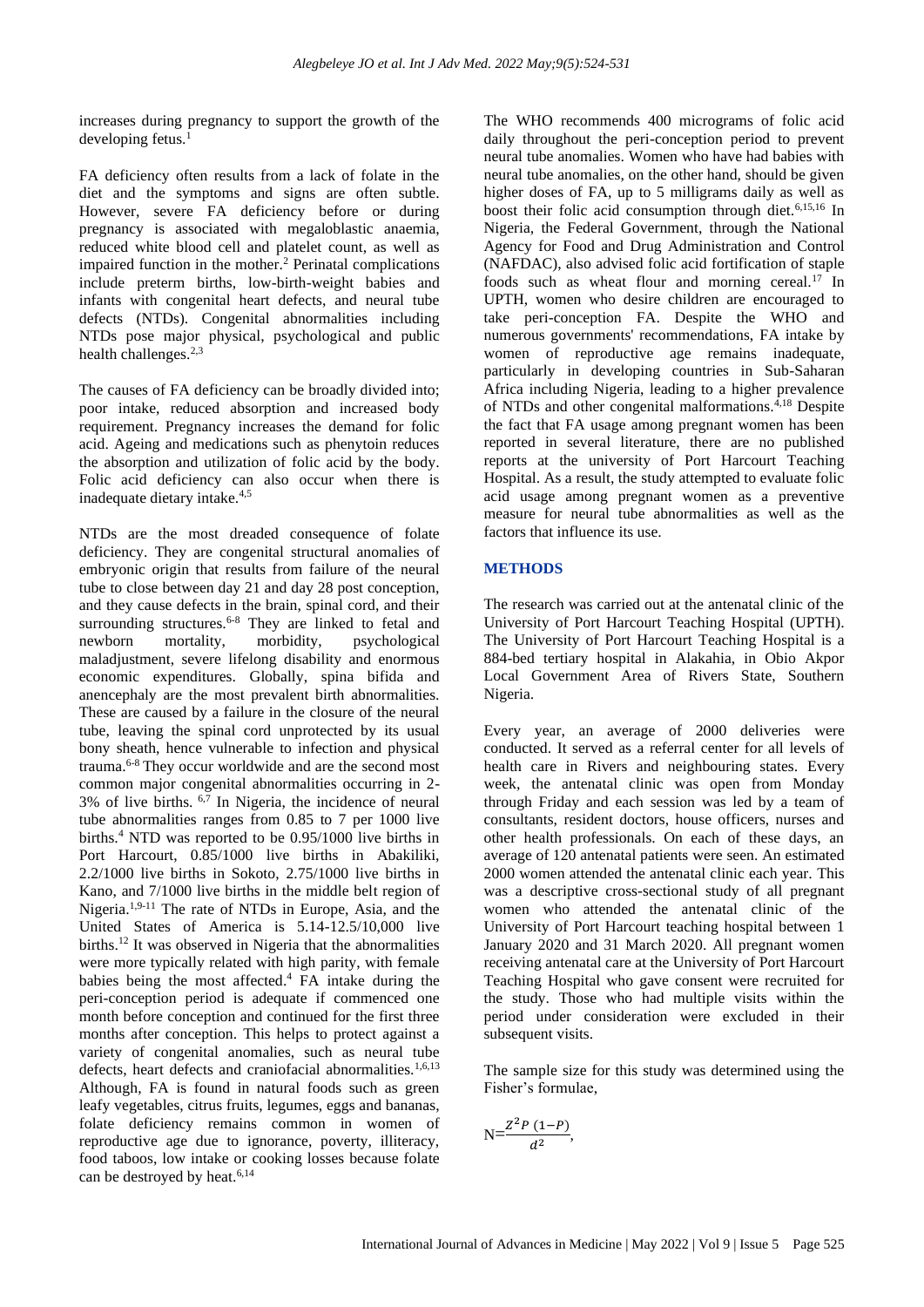Where, P is the prevalence of pregnant women who had knowledge of FA in a study done in Nigeria, which was 64%.6,19

As a result, the minimal sample size was calculated to be 407. However, after obtaining informed written consent from those who met the inclusion criteria, a total of 451 consecutive women who attended the antenatal clinic were recruited into the study. The benefits of the study and confidentiality were explained to the women. A pretested structured interviewer-administered questionnaire was used to obtain information from the women. These included socio-demographic and reproductive characteristics, use of folic acid, and timing of commencement of folic acid.

#### *Statistical analysis*

Data obtained was collated, entered into a spread sheet, and analyzed using SPSS version 25. Results are expressed in means and percentages and presented in tables. Confidence interval was set at 95% and a p value of <0.05 was statistically significant. Chi square test and Pearson's correlation were used to determine association between knowledge of folic acid and variables.

#### **RESULTS**

A total of 451 women were recruited into this study after obtaining written informed consent from them. The mean age was 31.13±5.18 years. Most 258 (57.2%) of the women were in the 30-39 years age group, while 24 (5.3%) of them were aged 40 years and above. The majority 409 (90.7%) of the women were married, while only 2 (0.4%) were divorced or separated. Two-third 330 (73.17%) of the respondents had post-secondary education, with 174 (38.6%) of them engaged in nonmanual skilled occupation, while one-sixth 73 (16.2%) were unemployed. This is shown in (Table 1).



#### **Figure 1: Use of folic acid among pregnant women.**

Most of the women were nulliparas 122 (27.1%), with 32 (7.1%) having more than four deliveries. The current pregnancy was planned in 319 (70.7%) of the women, with 438 (97.1%) of the women conceiving

spontaneously and 13 (2.9%) conceiving through IVF. Only 11 (2.4%) of the women had a history of a stillbirth or a baby with a congenital problem, with 7 (1.6%) having newborns with neural tube defects. The reproductive characteristics of the women are listed in (Table 2).

Many 370 (82.0%) of the women were currently on folic acid supplementation as shown in (Figure 1).

However, only 109 (24.2%) reported that they commenced folic acid supplementation before pregnancy, while majority 194 (43.0%) of the participants reported that they started using folic acid in the first trimester of their current pregnancy (Figure 2).

#### **Table 1: Socio-demographic characteristics of the women (n=451).**

| <b>Variables</b>           | N   | $\frac{0}{0}$ |  |  |  |
|----------------------------|-----|---------------|--|--|--|
| Age (years)                |     |               |  |  |  |
| <20                        | 5   | 1.1           |  |  |  |
| $20 - 29$                  | 164 | 36.4          |  |  |  |
| 30-39                      | 258 | 57.2          |  |  |  |
| 40-49                      | 24  | 5.3           |  |  |  |
| Mean age 31.13±5.18        |     |               |  |  |  |
| <b>Marital status</b>      |     |               |  |  |  |
| Single                     | 40  | 8.9           |  |  |  |
| Married                    | 409 | 90.7          |  |  |  |
| Divorced/separated         | 2   | 0.4           |  |  |  |
| <b>Level of education</b>  |     |               |  |  |  |
| None                       | 8   | 1.8           |  |  |  |
| Primary                    | 17  | 3.8           |  |  |  |
| Secondary                  | 96  | 21.3          |  |  |  |
| Post-secondary             | 330 | 73.2          |  |  |  |
| <b>Occupational status</b> |     |               |  |  |  |
| Unemployed                 | 73  | 16.2          |  |  |  |
| Semi-skilled               | 66  | 14.6          |  |  |  |
| Non-manual skilled         | 174 | 38.6          |  |  |  |
| Intermediate               | 112 | 24.8          |  |  |  |
| Professional               | 26  | 5.8           |  |  |  |

The proportion of participants aged 30-39 years that used folic acid daily was 219 (84.9%), while folic acid was taken daily by 126 (76.8%) of study participants aged between 20-29 years, and 22 (91.7%) of those aged 40-49 years ( $\chi$ 2=7.517<sub>F</sub>, p=0.047). About 341 (83.4%) of the married participants reported using folic acid in the current pregnancy, while the proportion of single women using folic acid was 27 (67.5%) ( $\gamma$ 2=5.918<sub>F</sub>, p=0.058). The highest proportion of participants reporting daily folic acid use (58%) was among those with postsecondary ( $\chi$ 2=27.165<sub>F</sub>, p=0.0001). With regards to occupational status, 100% of professionals used folic acid daily ( $\chi$ 2=16.509, p=0.002).

Hence, (Table 3) showed that folic acid supplementation for prevention of NTDs was significantly associated with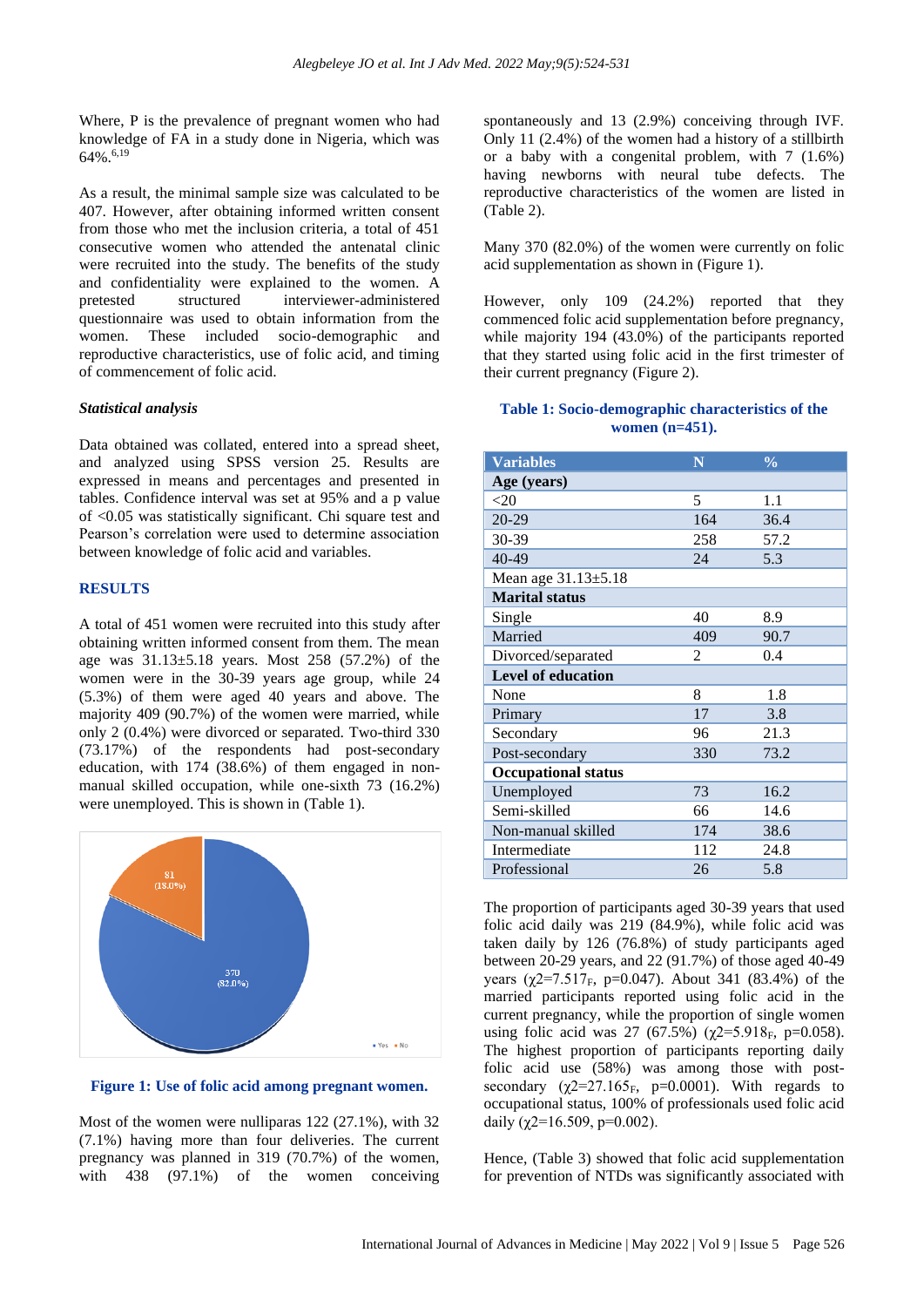age, level of education and occupation  $\langle 0.05 \rangle$ , with younger, educated women and women with professional occupation using folic acid daily. The proportion of women with two previous deliveries that used folic acid daily was 101 (88.6%) and the proportion of primiparous women that used folic acid daily was 106 (87.6%), while 93 (76.2%) of nulliparous women used folic acid daily  $(\chi2=14.896, p=0.005)$ . About one-fifth 100 (75.8%) of women who reported not planning their pregnancy used folic acid daily, while more than half 270 (61.6%) of the study participants that reported planning their current pregnancy used folic acid daily ( $\chi$ 2=4.999, p=0.025). A higher proportion 365 (82.0%) of women with no history of having a child with NTDs had daily supplementation of folic acid compared to 5 (71.4%) of those with a history of NTDs (p=0.036). Parity, planned pregnancy, and history of having a child with NTDs, were all significantly associated with folic acid usage  $(p<0.05)$ . However, there was no significant correlation between folic acid usage and the women's method of conception and having a history of stillbirth or baby with congenital defects (Table 4).

#### **Table 2: Reproductive characteristics of the women (n=451).**

| <b>Variables</b>                                             | N              | $\frac{0}{0}$ |  |  |
|--------------------------------------------------------------|----------------|---------------|--|--|
| <b>Parity</b>                                                |                |               |  |  |
| $\boldsymbol{0}$                                             | 122            | 27.1          |  |  |
| $\mathbf{1}$                                                 | 121            | 26.8          |  |  |
| $\overline{2}$                                               | 114            | 25.3          |  |  |
| 3                                                            | 62             | 13.7          |  |  |
| $\geq$ 4                                                     | 32             | 7.1           |  |  |
| <b>Planned pregnancy</b>                                     |                |               |  |  |
| Yes                                                          | 319            | 70.7          |  |  |
| N <sub>o</sub>                                               | 132            | 29.3          |  |  |
| <b>Method of conception</b>                                  |                |               |  |  |
| Spontaneous                                                  | 438            | 97.1          |  |  |
| ART (IVF)                                                    | 13             | 2.9           |  |  |
| History of having still birth or baby with congenital defect |                |               |  |  |
| Yes                                                          | 11             | 2.4           |  |  |
| N <sub>o</sub>                                               | 440            | 97.6          |  |  |
| History of having a child with neural tube defect            |                |               |  |  |
| Yes                                                          | $\overline{7}$ | 1.6           |  |  |
| N <sub>o</sub>                                               | 444            | 98.4          |  |  |



**Figure 2: Timing of commencement of folic acid use among pregnant women.**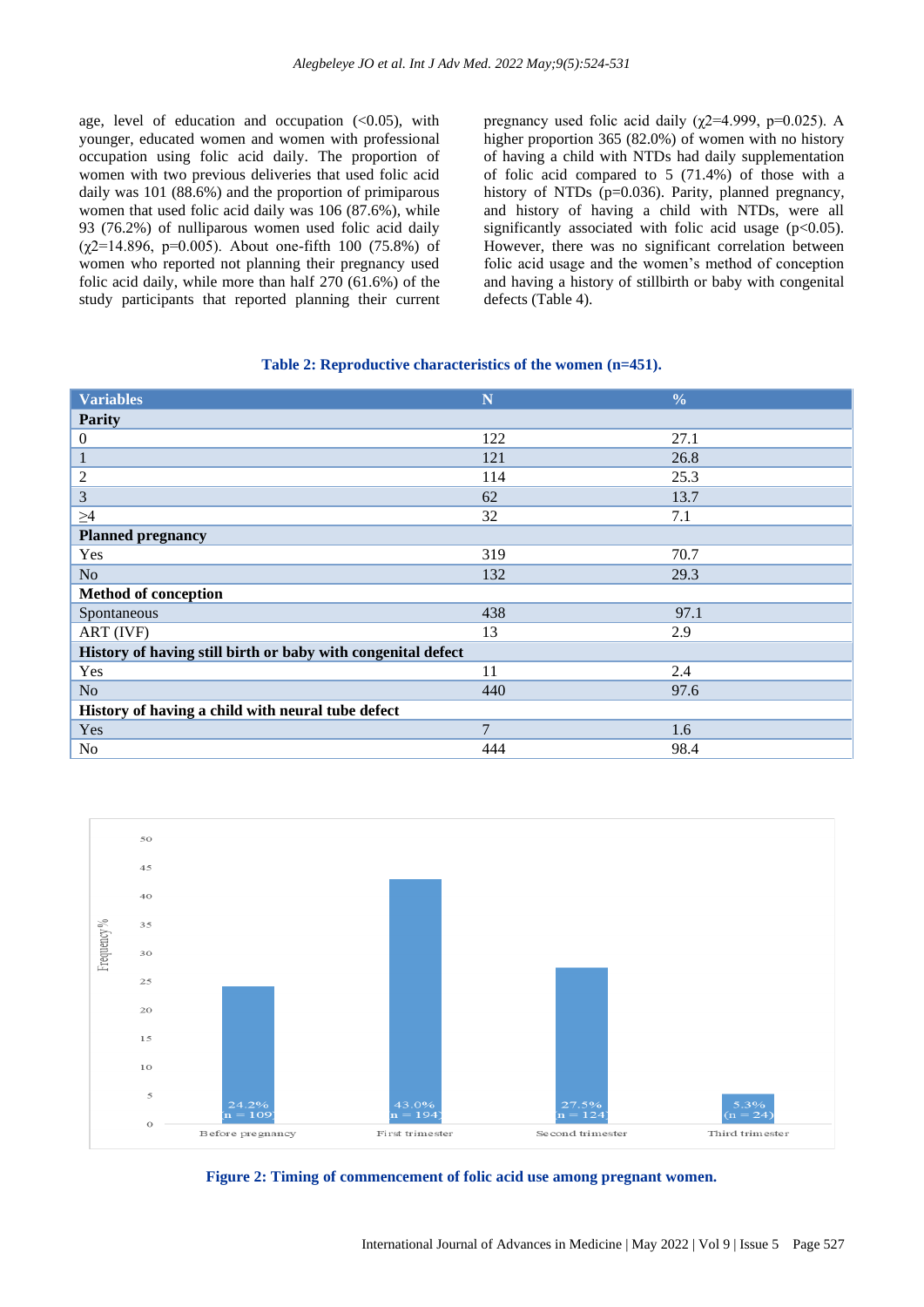|                            | <b>Use of folic acid</b> |                | <b>Total</b> |            |         |
|----------------------------|--------------------------|----------------|--------------|------------|---------|
| <b>Variables</b>           | Yes                      | N <sub>o</sub> | N(%)         | Chi square | P value |
|                            | $N(\%)$                  | $N(\%)$        |              |            |         |
| Age category (years)       |                          |                |              |            |         |
| $<$ 20                     | 3(60.0)                  | 2(40.0)        | 5(100.0)     |            | 0.047   |
| $20-29$                    | 126(76.8)                | 38 (23.2)      | 164(100.0)   | 7.517 F    |         |
| $30 - 39$                  | 219 (84.9)               | 39(15.1)       | 258 (100.0)  |            |         |
| 40-49                      | 22(91.7)                 | 2(8.3)         | 24 (100.0)   |            |         |
| <b>Marital status</b>      |                          |                |              |            |         |
| Single                     | 27(67.5)                 | 13(32.5)       | 40(100.0)    |            | 0.058   |
| Married                    | 341 (83.4)               | 68 (16.6)      | 409 (100.0)  | 5.918 $_F$ |         |
| Divorced/Separated         | 2(100.0)                 | 0(0.0)         | 2(100.0)     |            |         |
| <b>Level of education</b>  |                          |                |              |            |         |
| None                       | 7(87.5)                  | 1(12.5)        | 8(100.0)     |            | 0.0001  |
| Primary                    | 9(52.9)                  | 8(47.1)        | 17(100.0)    | 27.165 $F$ |         |
| Secondary                  | 65(67.7)                 | 31(32.3)       | 96(100.0)    |            |         |
| Post-secondary             | 289 (87.6)               | 41 (12.4)      | 330 (100.0)  |            |         |
| <b>Occupational status</b> |                          |                |              |            |         |
| Unemployed                 | 57(78.1)                 | 16(21.9)       | 73 (100.0)   | 16.509     | 0.002   |
| Semi-skilled               | 45 (68.2)                | 21 (31.8)      | 66 (100.0)   |            |         |
| Non-manual skilled         | 146 (83.9)               | 28(16.1)       | 174(100.0)   |            |         |
| Intermediate               | 96 (85.7)                | 16(14.3)       | 112 (100.0)  |            |         |
| Professional               | 26(100.0)                | 0(0.0)         | 26(100.0)    |            |         |

# **Table 3: Relationship between Socio-demographic characteristics and use of folic acid among pregnant women.**

# **Table 4: Relationship between Reproductive characteristics and use of folic acid among pregnant women.**

|                                                              | Use of folic acid  |                | <b>Total</b> |            |         |  |
|--------------------------------------------------------------|--------------------|----------------|--------------|------------|---------|--|
| <b>Variables</b>                                             | <b>Yes</b>         | N <sub>o</sub> | N(%)         | Chi square | P value |  |
|                                                              | $N(\%)$<br>$N(\%)$ |                |              |            |         |  |
| <b>Parity</b>                                                |                    |                |              |            |         |  |
| $\boldsymbol{0}$                                             | 93 (76.2)          | 29(23.8)       | 122(100.0)   |            | 0.005   |  |
| 1                                                            | 106(87.6)          | 15(12.4)       | 121 (100.0)  |            |         |  |
| $\sqrt{2}$                                                   | 101(88.6)          | 13(11.4)       | 114(100.0)   | 14.896     |         |  |
| 3                                                            | 49 (79.0)          | 13(21.0)       | 62(100.0)    |            |         |  |
| $\geq 4$                                                     | 21(65.6)           | 11(34.4)       | 32(100.0)    |            |         |  |
| <b>Planned pregnancy</b>                                     |                    |                |              |            |         |  |
| Yes                                                          | 270(61.6)          | 168 (38.4)     | 438 (100.0)  |            | 0.025   |  |
| No                                                           | 100(75.8)          | 32(24.2)       | 132 (100.0)  | 4.999      |         |  |
| <b>Method of conception</b>                                  |                    |                |              |            |         |  |
| Spontaneous                                                  | 357 (81.5)         | 81 (18.5)      | 438 (100.0)  | 2.930      | 0.087   |  |
| ART (IVF)                                                    | 13(100.0)          | 0(0.0)         | 13(100.0)    |            |         |  |
| History of having still birth or baby with congenital defect |                    |                |              |            |         |  |
| Yes                                                          | 9(81.8)            | 2(18.2)        | 11(100.0)    | F          | 1.000   |  |
| No                                                           | 361 (82.0)         | 79 (18.0)      | 440 (100.0)  |            |         |  |
| History of having a child with neural tube defect            |                    |                |              |            |         |  |
| Yes                                                          | 5(71.4)            | 2(28.6)        | 7(100.0)     | F          | 0.036   |  |
| N <sub>o</sub>                                               | 365(82.0)          | 80 (18.0)      | 444 (100.0)  |            |         |  |

# **DISCUSSION**

Folic acid intake during the peri-conception period is adequate if commenced one month before conception and continued for the first three months after conception. This helps to protect against a variety of congenital anomalies, such as neural tube defects, heart defects, and craniofacial abnormalities.<sup>1,6,13</sup>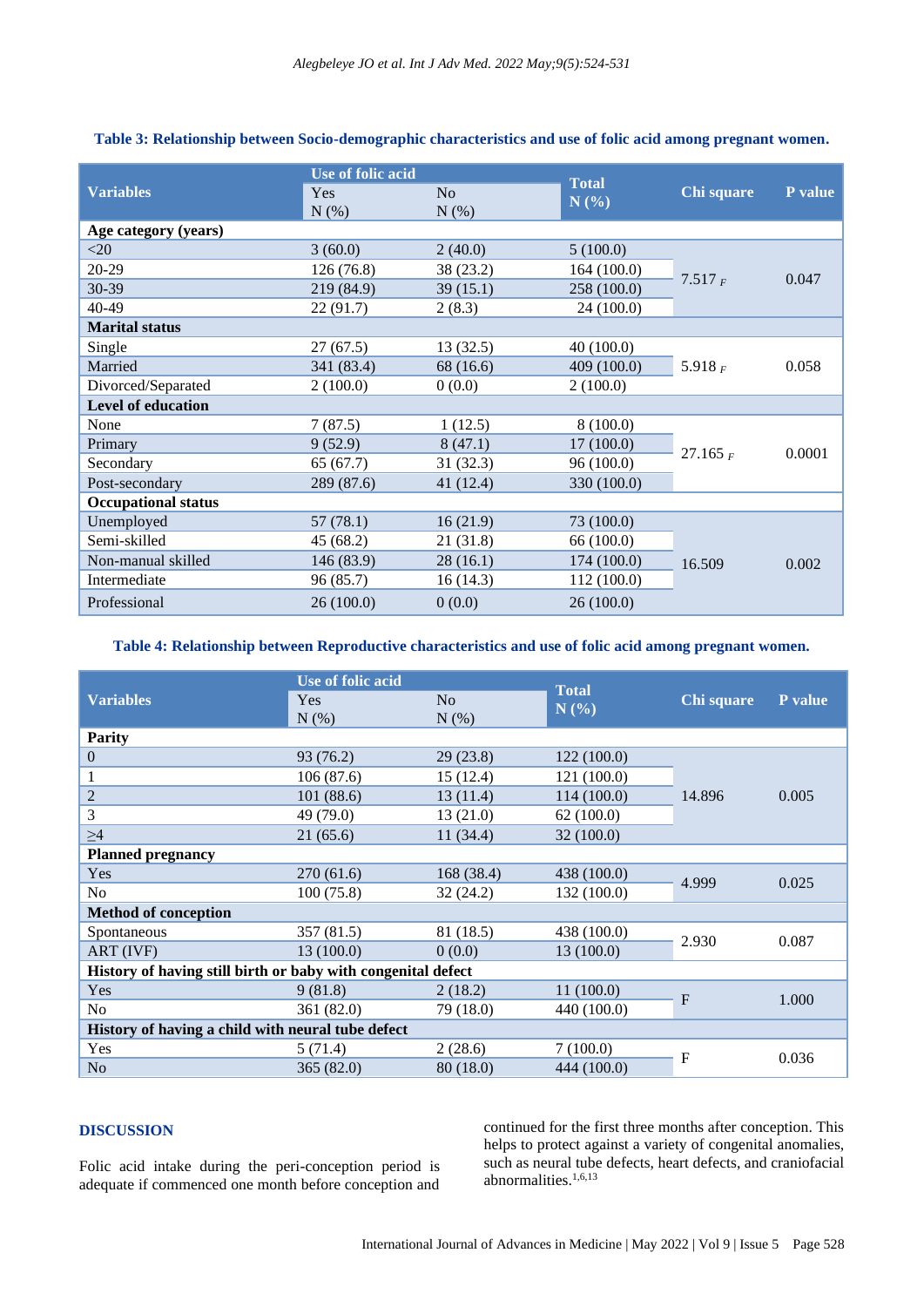The mean age of  $31.13 \pm 5.18$  years is within the age bracket for women of reproductive years (15-49 years).

The finding is similar to report from a study carried out in Ibadan, where the mean age of the respondents was  $30.0\pm4.6$  years.<sup>25</sup> However, it differs from the studies conducted in Benin, Jos and South Ethiopia that reported a mean age of  $28.7 \pm 4.2$  years,  $29.9 \pm 4.7$  years, and 27.5 $\pm$ 5.1 years respectively.<sup>5,26,27</sup> In this study, age was a major determinant of folic acid use. This observation is noteworthy because optimal folic acid intake among a higher proportion of women of reproductive age will result in more babies being born without the burden of neural tube defects.

Majority of the respondents were married, had postsecondary education, and were mostly employed. Women with higher socioeconomic status are more likely to be financially secure, which leads to better access to information through various media channels and improved compliance for folic acid intake, better access to health facilities and services, improved health-seeking behaviour, safer pregnancies, and healthier children. This observation is like the reports from Ibadan and Benin.25,26 This similarity may be because these studies were all conducted in Nigeria. It was however at variance with the study conducted in Ethiopia, which showed that most of the women had primary education and were unemployed, hence were unaware of the role of folic acid in preventing NTDs.<sup>7</sup> This corroborates previous report that a low level of maternal education and unemployment are possible risk factors for neural tube defects during pregnancy, due in part to poor knowledge.<sup>28</sup>

In the present study, pregnancy was planned by 70.7% of the respondents, which was consistent with the planning of pregnancy in 68% in Benin and 71% in Ethiopia, but higher than the  $62\%$  recorded in Jos.<sup>6,7,26</sup> It was however, much lower than the 85% reported in Ibadan.<sup>25</sup> This variance may be because women in the south-western region of Nigeria have better health seeking behaviour and are more enlightened compared to women in the south-south and northern regions.

Concerning folic acid usage among the respondents, most of them were currently on folic acid supplements in their pregnancy. The finding is like reports from the studies done in Ibadan, Benin, and Ethiopia.7,25,26 This conclusion is consistent with what one might expect from a population living in an urban area with easy access to both secondary and tertiary health facilities that are well equipped to provide maternal and child health care services. This observation may be explained by the women's high socioeconomic class and tertiary education. However, despite the high proportion of women currently on folic acid supplements, only onefourth (24.2%) of the respondents started taking folic acid before pregnancy, most started at first trimester, at which time the protective effect of folic acid against NTDs is still beneficial. This is like the 28.7% reported in Ghana, but higher than the reports from Enugu, Ibadan, Jos, Ethiopia, and Sudan.<sup>4,6,7,21,22,25</sup> It was however lower than reports from Netherlands where 63% of the women started folic acid in the peri-conception period.<sup>23</sup> This significant difference is probably due to the higher level of awareness from health education, educational status, and good health seeking behavior of Dutch women. As a result, relevant authorities should ramp up efforts to continue advocating for peri-conception use of folic acid among women of reproductive age.

There was significant association between folic acid use and various socio-demographic variables except marital status. Women who were younger, employed, with postsecondary education used folic acid as recommended. Although, there was no association between folic acid use and marital status, more married women in the present study used folic acid more appropriately. There was a substantial relationship between folic acid intake and pregnancy planning; women who planned their pregnancy used folic acid more appropriately. This finding is similar to reports obtained by researchers in Benin.<sup>26</sup> Women who plan their pregnancies are more likely to seek prenatal care and begin folic acid supplementation, and their pregnancies have better results.29,30 Pregnancy planning is an excellent time to adopt behaviors that will benefit both the mother and the fetus's health. Planned pregnancy also provides for the most effective use of limited resources in lowering newborn and child mortality through quality health care, such as immunization services, access to adequate nutrition, water, and sanitation facilities. These child survival strategies increase the life expectancy in children. This differs from that reported in Ibadan, where it was observed that the use of folic acid supplements was hampered by the pregnancy plan.<sup>25</sup>

#### **CONCLUSION**

The majority of the respondents were already taking folic acid but only a small proportion started before pregnancy. The factors found to be significantly associated with folic acid usage were age, level of education, occupation, parity, planned pregnancy, and history of having a child with neural tube defects. Women receiving antenatal care should be educated on the importance of folic acid supplementation in pregnancy as this will reinforce uptake. In addition, planned pregnancies should be encouraged to sustain the practice of peri-conception folic acid supplementation. Furthermore, there should be more advocacies for the fortification of staple foods as this will help build folic acid reserves in women of reproductive age and prevent neural tube defects.

#### *Funding: No funding sources*

*Conflict of interest: None declared Ethical approval: The study was approved by the Institutional Ethics Committee*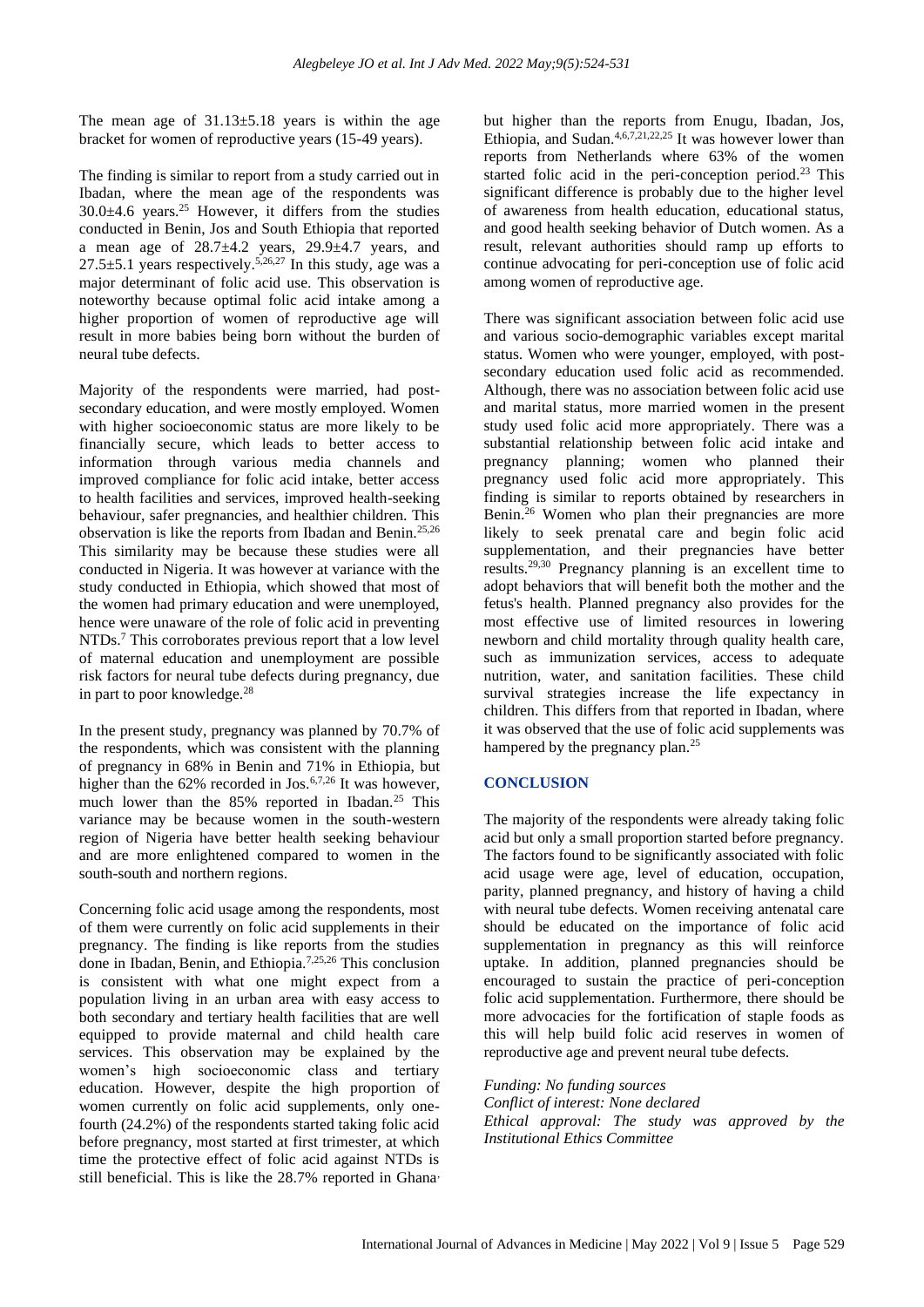#### **REFERENCES**

- 1. Hisam A, Rahman MU, Mashhadi SF. Knowledge, attitude, and practice regarding folic acid deficieny; A hidden hunger. Pakistan J Med Sci. 2014;30(3):583-5.
- 2. Davis S, Pavord S. Haematological problems in Pregnancy In: Edmonds KD, Lees C, Bourne T, eds. Dewhurst's Textbook of Obstetrics and Gynaecology. 9th ed. Oxford: Wiley-Blackwell; 2018;147-60.
- 3. Albowi SA, Alomayri MH. Assessment of Knowledge, Awareness and Behaviour of folic acid use among females during the childbearing period in Tabuk city. Egyptian J Hosp Med. 2018;70(7):1242-7.
- 4. Onuora AL. Assessment of knowledge and periconceptional folic acid supplementation among childbearing age women (18-45 years) attending antenatal clinics in Enugu. Available at: [www.oer.unn.edu.ng.](http://www.oer.unn.edu.ng/) Assessed on 13 April 2020.
- 5. Arif S, Samon V, Samar R. The awareness and use of folic acid during pregnancy at Civil Hospital, Hyderabad. Manager's J Nurs. 2018;8(3):22-4.
- 6. Anzaku AS. Assessing folic acid awareness and its usage for the prevention of neural tube defects among pregnant women in Jos, Nigeria. J Basic Clin Reprod Sci. 2013;2:13-7.
- 7. Dessie MA, Zeleke EG, Workie SB, Berihun AW. Folic acid usage and associated factors in prevention of neural tube defects among pregnant women in Ethiopia: Cross sectional study. BMC Preg Childbirth. 2017;17(1):313-4.
- 8. Peake JN, Copp AJ, Shawe J. Knowledge and periconceptional use of folic acid for the prevention of neural tube defects in ethnic communities in the United Kingdom: Systematic review and metaanalysis. Birth Defects Res Clin Molecular Teratol. 2013;97(7):444-51.
- 9. Ugwu RO, Eneh AU, Oruamabo RS. Neural tube defects in a university teaching hospital in Southern Nigeria. Trends and outcome. Niger J Med. 2007;16 (4):368-71.
- 10. Ajah LO, Amah CC, Ezeome IV, Ozumba BC, Anozie OB, Asogwa SU. A 10 year review of neural tube defects in South-East, Nigeria. Int J Med Health Dev. 2017;22(2):125-9.
- 11. Nnadi DC, Singh S. Prevalence of neural tube defects in North-west Nigeria. Saudi J Health Sci. 2016;5(1):6-10.
- 12. Selim N, Alkuwari M, Ismail MS. Knowledge, and intake of folic acid among teachers of childbearing age in the state of Qatar: a cross sectional study. Br Med J Open. 2019;9(4):e025005.
- 13. Maher M, Keriakos R. Women's awareness of periconceptional use of folic acid before and after their antenatal visits. Clin Med Insights: Women's Health. 2014;7:9-15.
- 14. Alodan AA, Ghoraba DA. Maternal knowledge and use of folic acid among Saudi women attending antenatal care clinic at Security forces Hospital, Riyadh, Saudi Arabia. IOSR J Nurs Health Serv. 2018;7(5):11-9.
- 15. Tort J, Lelong N, Prunet C, Khoshnood B, Blandel B. Maternal and health care determinants of preconceptional use of folic acid supplementation in France: results from the 2010 National perinatal survey. BJOG: Int J Obst Gynaecol. 2013;120(13): 1661-7.
- 16. Nilsen RM, Leonani E, Gastaldi P, Allegri V, Agostino R, Faravelli F, et al. Prevalence and determinants of preconception folic acid use: an Italian multicentre survey. Italian J Paediatr. 2016;42(1):65-67.
- 17. Food fortification regulation 2019 Abuja, Nigeria 2019. Available at: [https://www.nafdac.gov.ng/wp.](https://www.nafdac.gov.ng/wp.%20contents/uploads/Files/Resources/Regulations/FOOD_REGULATIONS/Food-Fortifications-Regulations-2019.pdf)  [contents/uploads/Files/Resources/Regulations/FOOD](https://www.nafdac.gov.ng/wp.%20contents/uploads/Files/Resources/Regulations/FOOD_REGULATIONS/Food-Fortifications-Regulations-2019.pdf) [\\_REGULATIONS/Food-Fortifications-Regulations-](https://www.nafdac.gov.ng/wp.%20contents/uploads/Files/Resources/Regulations/FOOD_REGULATIONS/Food-Fortifications-Regulations-2019.pdf)[2019.pdf.](https://www.nafdac.gov.ng/wp.%20contents/uploads/Files/Resources/Regulations/FOOD_REGULATIONS/Food-Fortifications-Regulations-2019.pdf) Assessed on 3 May 2020.
- 18. Morgan E, Akpede N, Osagiede EF, Ayekweneh V, Erah F, Momoh VA, et al. The use of folic acid in the prevention of spina bifida: knowledge, attitude and practice of women of childbearing age in low income rural communities. Romanian Neurosurg. 2019;33(2): 200-14.
- 19. Patra P. Sample size in clinical research, the number we need. Int J Med Sci Public Health. 2012;1(1):5-10.
- 20. Fieggen KJ, Fieggen AG. Neural tube defects and folic acid: an obligation for prevention. Obstet Gynaecol Forum. 2018;28(4):14-8.
- 21. de Walle HE. Ten years after the Dutch public health campaign on Folic acid: the continuing challenge. Eur J Clin Pharm. 2008;64(5):539-43.
- 22. Alsammani MA, Kunna A, Adam EM. Factors associated with folic acid knowledge and intake among pregnant women in Sudan. East Mediterr Health J. 2017;23(10):662-9.
- 23. Mohammed BS, Kawawa AR, Wemakor A. Prevalence and determinants of uptake of folic acid in peri conceptional period in a rural lower-middleincome country, Ghana. Basic Clin Pharmacol. 2020; 126(3):254-62.
- 24. Nasr Hage C, Jalloul M, Sabbah M, Adib SM. Awareness and intake of folic acid for the prevention of neural tube defects among Lebanese women of childbearing age. Mat Child Health. 2012;16:258-65.
- 25. Adebo, OO, Dairo MD, Adejumo P, Ndikom CM. Knowledge and Uptake of folic acid among pregnant women attending a secondary health facility in Nigeria. Br J Midwifery 2017;25(6): 358-64.
- 26. Obarisiagbon OE, Ogboghodo, EO. Folic acid usage and its associated factors among antenatal attendees in a tertiary health facility: Implications for child health. Annals Afr Med Res. 2020;3:102.
- 27. Mamo TT, Ashenafi E, Gube AA, Bekele T. Adherence to prenatal iron–folic acid supplementation and associated factors among pregnant women attending antenatal care services in Dilla town, South Ethiopia. J Med Accu. 2021;5:1-9
- 28. Almeida LC, Cardoso MA. Recommendations for folate intake in women: implications for public health strategies. Cad Saude Publica. 2020;26(11):2011-26.